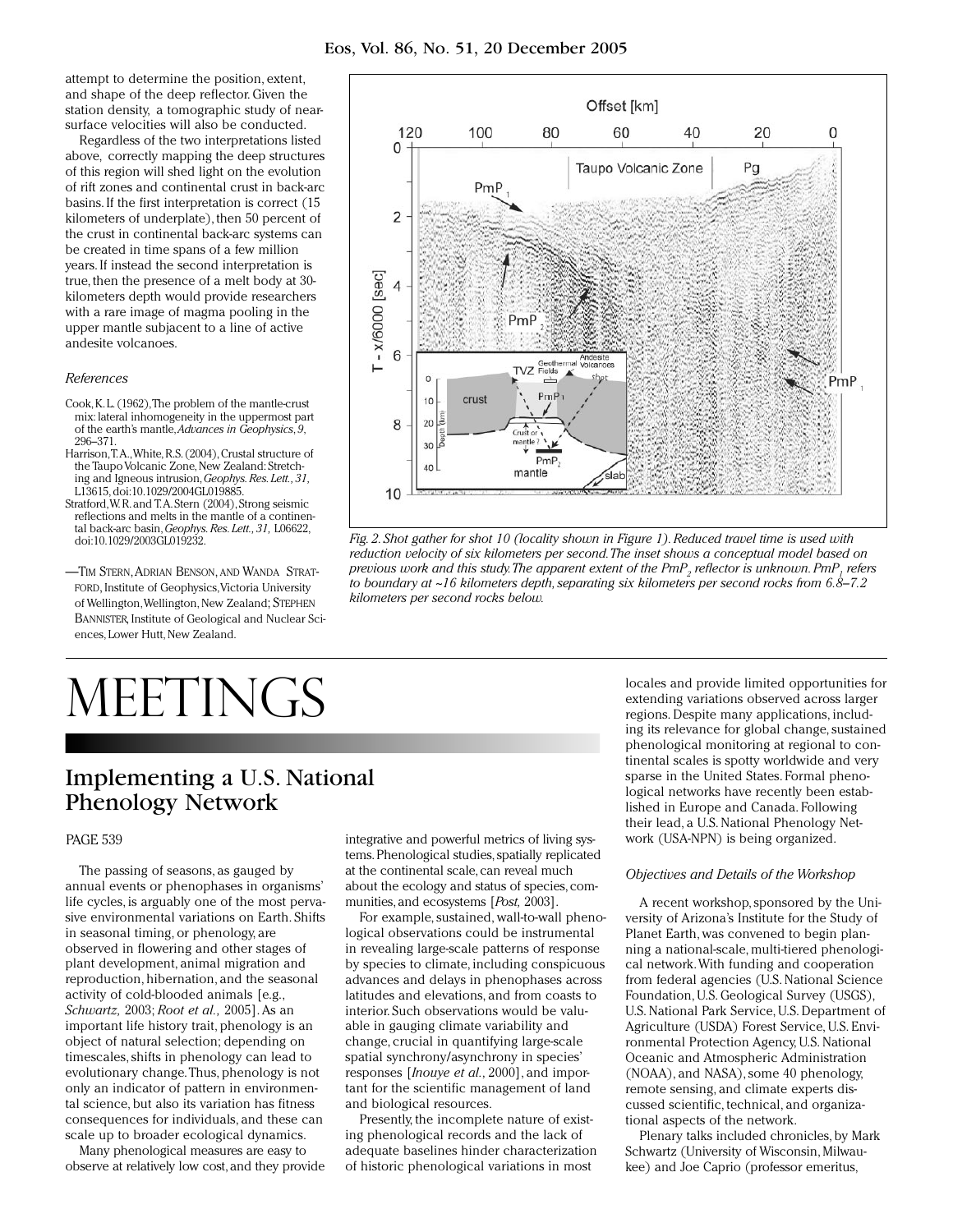# Eos, Vol. 86, No. 51, 20 December 2005

Montana State University), of prior efforts to establish U.S. phenological networks. These talks were followed by reports of established networks elsewhere in the world by Arnold van Vliet (Wageningen University, the Netherlands) for the European Phenological Network (http://www.dow.wau.nl/msa/epn/), Jill Attenborough (Woodland Trust, U.K.) for the U.K. Phenology Network (http://www.phenology.org.uk/), and Elizabeth Beaubien (University of Alberta, Edmonton) for Canada Plant-Watch (http://www.naturewatch.ca/english/).

Scientific issues discussed at the workshop included the selection and prioritization of species to observe, the development of protocols, and strategies to link phenological observations of plants and animals. Workshop participants also discussed methodology, focusing on the identification of technologies to enhance phenological observations, Web-based reporting for observers and for archival storage, and quality-control procedures. Organizational issues were also addressed, including station location and density, public participation and education opportunities, funding, administrative structure, and linkages with existing sites and networks.

Just as national weather and streamflow networks are critical for monitoring and interpreting weather, climate, and water-related issues, USA-NPN would help safeguard and procure ecological goods and services. With this potential in mind, conferees set goals for the network as (1) facilitating thorough understanding of phenological phenomena, including their causes and roles in the biosphere; (2) providing empirical data for ground-truthing, making the most of the large public investment in satellite platforms and remote sensing; (3) allowing the detection and prediction of environmental change for myriad applications, including but not limited to assessing impacts of land use and climate variability/change; and (4) engaging thousands of 'citizen scientists' to contribute to data collection.

The conference produced a framework for the USA-NPN, envisioning it as a five-tiered, expandable structure: (1) a backbone network of coordinated indicator and native species observations linked to existing climatic networks; (2) intensive observations, driven by specific research questions and made by technicians/scientists at established research sites; (3) observations taken by students as a part of regular science curriculums on college campuses; (4) observations reported by citizen scientists; and (5) remote sensing observations validated with surface observations that would allow wall-to-wall U.S. coverage. USA-NPN will also rely on natural history collections and historical data sets (e.g., lilachoneysuckle observations in the United States that date back to 1957) to extend the significance of current observations.

### *Applications of the Network*

Phenological data, experiments, and models focused around the network can serve

many uses and provide a framework for understanding the roles of climatic variability in the species interactions that shape community structure and dynamics, conferees noted. For instance, in his plenary talk on ecological applications, David Inouye (University of Maryland, College Park) noted that large-scale phenological studies can reveal whether responses to climatic variability by resident and/or sessile species, such as plants, outpace those of nonresident or migratory species, such as many birds and mammals [*Both and Visser,* 2001]. Understanding the causes underlying such patterns will serve to focus conservation and management policy related to climate change.

Conferees also noted that remote sensing– based phenology, coupled with USA-NPN ground-based observations, would provide mechanisms to progress from plant-specific to regional and continental-scale uses of phenology. Although there is a substantial and growing literature on remote sensing phenology [*Schwartz et al.,* 2002; *Reed et al.,* 2003], research validation is difficult. Ground-based phenology can help with validation, and, conversely, estimates from remote sensing can fill gaps between ground observations to produce a continuous surface of phenology estimates at the continental scale.

Some compelling applications of surface phenological data outlined by Brad Reed (USGS) include the integration of new spectral-physiological methods in characterizing the biophysics of phenology, such as hyperspectral measures of canopy chemistry, and determining exactly what species and phenophase are represented when phenology is characterized from remote sensing.

### *Linkages and Partnerships*

The USA-NPN will require partnerships among multiple government agencies, universities, and nongovernmental organizations (NGOs). Key to the network's success will be a formal linkage with existing and developing ecological networks, including Long-Term Ecological Research, AmeriFlux, National Ecological Observatory Network, USDA Forest Service Inventory and Analysis, National Park Service Inventory and Monitoring, and state Agricultural Experiment Stations and the strategic co-location of phenological measurements with weather stations. Representatives from key agencies and networks who attended the workshop expressed support for these partnerships, and also for the overall USA-NPN concept.

A plenary talk by Ken Crawford (NOAA) and a follow-up breakout session focused on an important opportunity for USA-NPN: the ongoing modernization of the National Weather Service Cooperative Observer Network, sometimes called the Coop Network, and now known as NOAA's Environmental Real-Time Observation Network (NERON).

For over a century, the Coop Network has provided daily weather observations at thousands of sites, relying on the dedicated volunteer efforts of cooperative observers. In the near future, real-time temperatures, precipitation, wind, insolation, humidity, and soil moisture will be monitored automatically at NERON sites, with cooperative observers responsible primarily for observing snow depths and water content. Automation will enhance the range and frequency of observations at these sites and will free volunteer observers to undertake other observations, including phenology.

USA-NPN will work with NERON to recruit observers and provide this new mission for the program. The large tier of citizen scientist observers will also be encouraged to make co-located climate observations.

NERON implementation began recently in several New England and southern states and will expand to the West next year. This expansion provides an excellent prospect for pilot studies to integrate phenological observations at key sites, rekindle interest in monitoring indicator plants (such as lilacs and honeysuckles) that are particularly sensitive to climate fluctuations, and help instigate statewide phenological networks. As illustrated in Mike Dettinger's (USGS) plenary talk on climate variability and climate change, the West has and will continue to experience disproportionate shifts in the onset and length of the growing season with warming trends, as registered in earlier lilac bloom dates, and in parallel with declining snowpacks, earlier snowmelt, and earlier snowmelt discharge [*Cayan et al.,* 2001; *Mote et al.,* 2005].

Based on conference discussions, varied levels of rigor and completeness of ancillary data are anticipated, depending on resources available at each site. For the most complete sites, USA-NPN organizers will work to facilitate, design, and arrange for phenological observatories to be established alongside intense climatic and environmental data collection efforts of existing environmental networks. These sites would allow the network to benefit directly from those programs, and in turn would benefit those efforts by providing a phenological base for interpreting climatic and other environmental observations.

The conference concluded with the formation of an implementation team of 23 scientists, whose expertise spans key disciplines and institutions, to prepare a report for review by the scientific community. As a trial run, USA-NPN will initiate the first set of phenological observations within existing environmental networks. When USA-NPN data systems are ready to assimilate observations from the public at large, the network plans to begin advertising and recruiting observers through appropriate NGOs, as well as through regional and national media.

The USA-NPN Implementation Planning Workshop was held on 23–25 August 2005 in Tucson, Ariz. Copies of plenary talks and breakout group notes are available at the prototype USA-NPN Web site: http://www. npn.uwm.edu